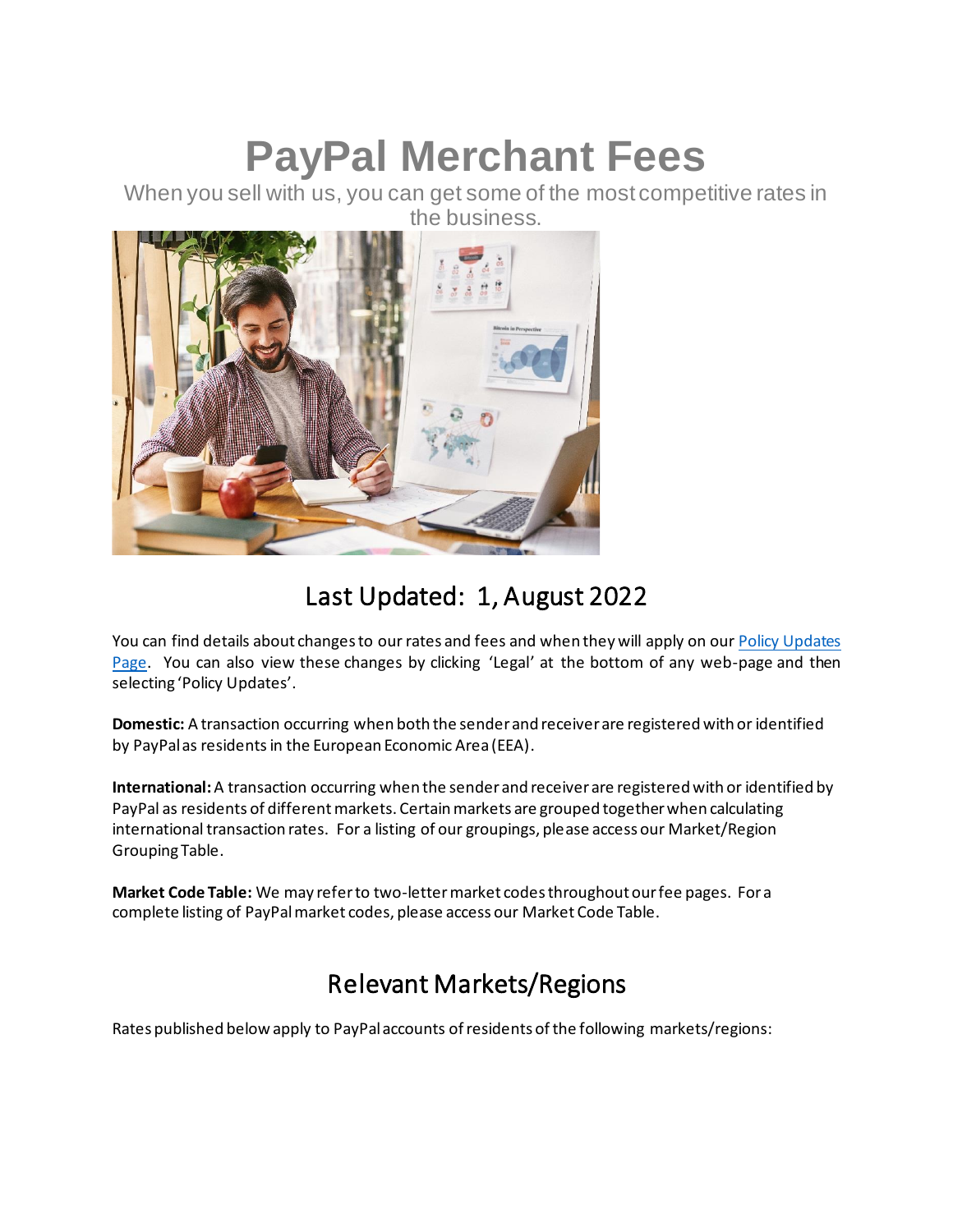#### Markets/Regions list

| <b>Bulgaria (BG)</b> | Latvia (LV)        | San Marino (SM) |
|----------------------|--------------------|-----------------|
| Cyprus (CY)          | Liechtenstein (LI) | Slovakia (SK)   |
| Czech Republic (CZ)  | Lithuania (LT)     | Slovenia (SI)   |
| Estonia (EE)         | Malta (MT)         |                 |
| Greece (GR)          | Romania (RO)       |                 |

## Commercial Transaction Rates

<span id="page-1-2"></span>When you buy or sell goods or services, receive payments through QR Codes, make any other commercial type of transaction, send or receive a donation or receive a payment when you "request money" using PayPal, we call that a "commercial transaction".

#### Standard rate for receiving domestic transactions

| Country/Territory of recipient's address           | Rate                               |
|----------------------------------------------------|------------------------------------|
| Alternative Payment Method (APM)                   | <b>APM Transaction Rates Apply</b> |
| Card funded payment from a user of our Terms for   | $1.90% + fixed$ fixed fee          |
| Payments without a PayPal account                  |                                    |
| QR Code Transactions - 10.01 EUR and above for CY, | $0.90% + fixed$ fixed fee          |
| CZ, EE, GR, LV, MT, SI, & SK                       |                                    |
| QR code Transactions - 10.00 EUR and below for CY, | $1.40%$ + fixed fee                |
| CZ, EE, GR, LV, MT, SI, & SK                       |                                    |
| All Other Commercial Transactions                  | $3.40% + fixed$ fixed fee          |

#### Receiving international transactions

The fee for receiving domestic commercial and QR Code transactions applies plus the [additional](#page-1-1)  [percentage-based fee for international commercial transactions.](#page-1-1)

#### <span id="page-1-1"></span>Additional percentage-based fee for international commercial transactions

| Where sender's market/region is | Fee    |
|---------------------------------|--------|
| EEA                             | No fee |
| UK                              | 1.29%  |
| All other markets               | 1.99%  |

#### <span id="page-1-0"></span>Additional service fee for recipients of UK based international commercial transactions

This fee only applies to merchants who have separate agreements with PayPal. An additional service fee, following a change in applicable laws, regulations or card scheme rules relating to the sending or receipt of commercial transactions, may be applied on the amount of a commercial transaction receive d by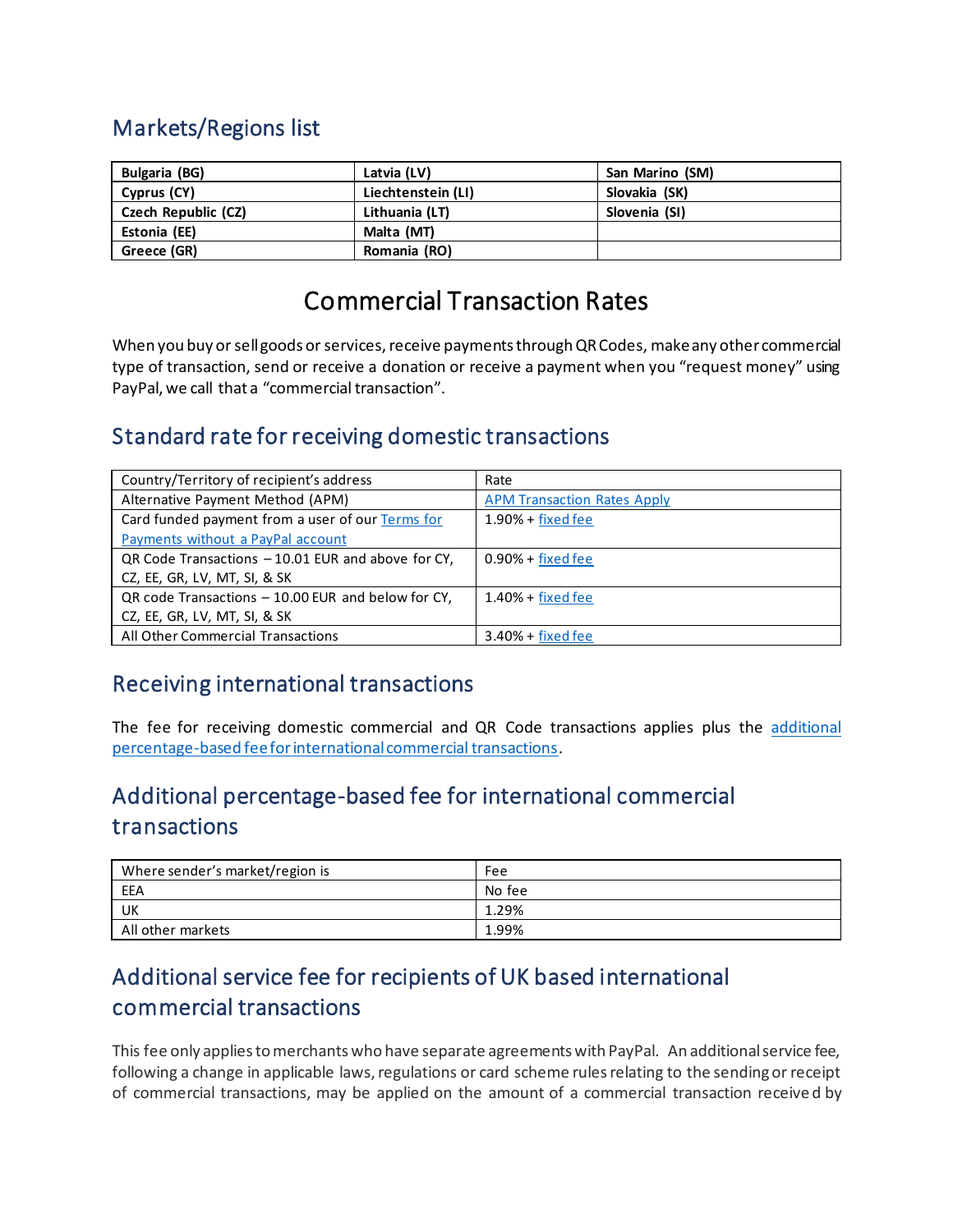merchants with a PayPal account registered in the EEA market/region from a sender whose account is registered with or identified by PayPal as being in the UK market/region.

| Payment type                                           | Fee   |
|--------------------------------------------------------|-------|
| Commercial transactions where the recipient's          | 1.29% |
| market/region is registered or identified by PayPal as |       |
| the EEA                                                |       |

#### Fixed fee for commercial transactions (based on currency received)

| Currency           | Fee       | Currency           | Fee       |
|--------------------|-----------|--------------------|-----------|
| Australian dollar  | 0.30 AUD  | New Taiwan dollar  | 10.00 TWD |
| Brazilian real     | 0.60 BRL  | New Zealand dollar | 0.45 NZD  |
| Canadian dollar    | 0.30 CAD  | Norwegian krone    | 2.80 NOK  |
| Czech koruna       | 10.00 CZK | Philippine peso    | 15.00 PHP |
| Danish krone       | 2.60 DKK  | Polish zloty       | 1.35 PLN  |
| Euro               | 0.35 EUR  | Russian ruble      | 10.00 RUB |
| Hong Kong dollar   | 2.35 HKD  | Singapore dollar   | 0.50 SGD  |
| Hungarian forint   | 90.00 HUF | Swedish krona      | 3.25 SEK  |
| Israeli new shekel | 1.20 ILS  | Swiss franc        | 0.55 CHF  |
| Japanese yen       | 40.00 JPY | Thai baht          | 11.00 THB |
| Malaysian ringgit  | 2.00 MYR  | UK pounds sterling | 0.30 GBP  |
| Mexican peso       | 4.00 MXN  | US dollar          | 0.30 USD  |

## <span id="page-2-0"></span>Fixed fee for QR Code transactions 10.01 EUR and above (based on currency received)

| Currency           | Fee       | Currency           | Fee             |
|--------------------|-----------|--------------------|-----------------|
| Australian dollar  | 0.10 AUD  | New Taiwan dollar  | 3.00 TWD        |
| Brazilian real     | 0.20 BRL  | New Zealand dollar | 0.15 NZD        |
| Canadian dollar    | 0.10 CAD  | Norwegian krone    | <b>1.00 NOK</b> |
| Czech koruna       | 3.00 CZK  | Philippine peso    | 5.00 PHP        |
| Danish krone       | 0.70 DKK  | Polish zloty       | 0.50 PLN        |
| Euro               | 0.10 EUR  | Russian ruble      | 3.00 RUB        |
| Hong Kong dollar   | 0.80 HKD  | Singapore dollar   | 0.20 SGD        |
| Hungarian forint   | 30.00 HUF | Swedish krona      | 1.00 SEK        |
| Israeli new shekel | 0.40 ILS  | Swiss franc        | 0.10 CHF        |
| Japanese yen       | 12.00 JPY | Thai baht          | 4.00 THB        |
| Malaysian ringgit  | 0.70 MYR  | UK pounds sterling | 0.10 GBP        |
| Mexican peso       | 2.00 MXN  | US dollar          | 0.10 USD        |

## <span id="page-2-1"></span>Fixed fee for QR code transactions 10.00 EUR and below (based on currency received)

| Currencv          | Fee      | Currencv           | Fee      |
|-------------------|----------|--------------------|----------|
| Australian dollar | 0.05 AUD | New Taiwan dollar  | 2.00 TWD |
| Brazilian real    | 0.10 BRL | New Zealand dollar | 0.08 NZD |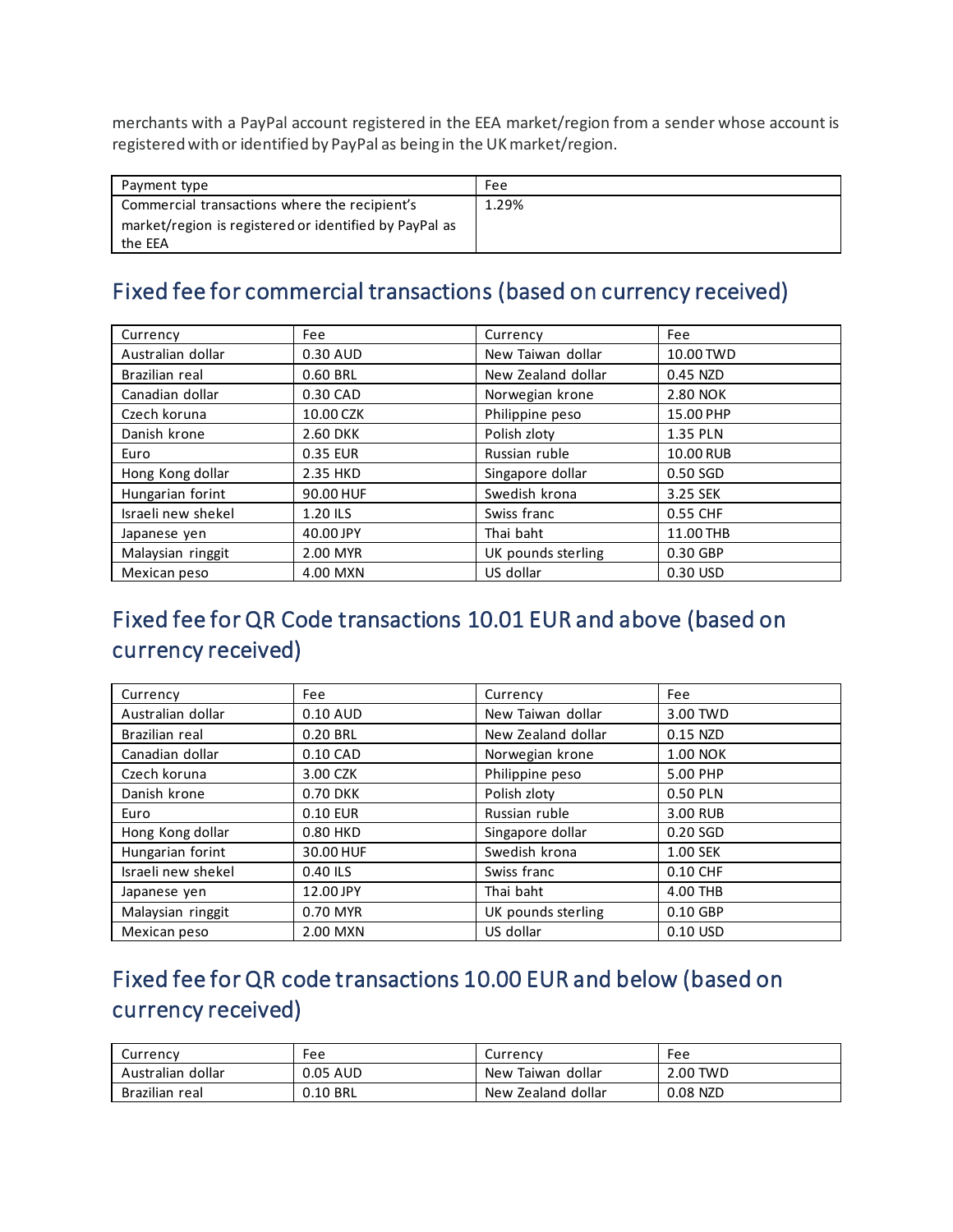| Canadian dollar    | 0.05 CAD  | Norwegian krone    | 0.47 NOK |
|--------------------|-----------|--------------------|----------|
| Czech koruna       | 1.50 CZK  | Philippine peso    | 2.50 PHP |
| Danish krone       | 0.35 DKK  | Polish zloty       | 0.23 PLN |
| Euro               | 0.05 EUR  | Russian ruble      | 1.50 RUB |
| Hong Kong dollar   | 0.39 HKD  | Singapore dollar   | 0.08 SGD |
| Hungarian forint   | 15.00 HUF | Swedish krona      | 0.50 SEK |
| Israeli new shekel | 0.20 ILS  | Swiss franc        | 0.05 CHF |
| Japanese yen       | 6.00 JPY  | Thai baht          | 1.80 THB |
| Malaysian ringgit  | 0.20 MYR  | UK pounds sterling | 0.05 GBP |
| Mexican peso       | 0.55 MXN  | US dollar          | 0.05 USD |

## Donation Transaction Rates

When you send or receive donations, such as through Generosity Network fundraisers or otherwise, we call this type of commercial transaction a "donation".

#### Standard rate for receiving domestic donations

| <b>Transaction Type</b>                            | Rate                                      |
|----------------------------------------------------|-------------------------------------------|
| Donation                                           | $3.40% + fixed$ fixed fee                 |
| QR Code Transactions - 10.01 EUR and above for CY, | <b>Commercial Transaction rates apply</b> |
| CZ, EE, GR, LV, MT, SI, & SK                       |                                           |
| QR code Transactions – 10.00 EUR and below for CY. | Commercial Transaction rates apply        |
| CZ, EE, GR, LV, MT, SI, & SK                       |                                           |

#### Receiving international donations

The fee for receiving domestic donations applies plus the additional percentage-based fee for [international donations.](#page-3-1)

#### <span id="page-3-1"></span>Additional percentage-based fee for international donations

| Where sender's market/region is | Fee    |
|---------------------------------|--------|
| EEA                             | No fee |
| UK                              | 1.29%  |
| All other markets               | 1.99%  |

#### <span id="page-3-0"></span>Fixed fee for donations (based on currency received)

| Currency          | Fee       | Currency           | Fee       |
|-------------------|-----------|--------------------|-----------|
| Australian dollar | 0.30 AUD  | New Taiwan dollar  | 10.00 TWD |
| Brazilian real    | 0.60 BRL  | New Zealand dollar | 0.45 NZD  |
| Canadian dollar   | 0.30 CAD  | Norwegian krone    | 2.80 NOK  |
| Czech koruna      | 10.00 CZK | Philippine peso    | 15.00 PHP |
| Danish krone      | 2.60 DKK  | Polish zloty       | 1.35 PLN  |
| Euro              | 0.35 EUR  | Russian ruble      | 10.00 RUB |
| Hong Kong dollar  | 2.35 HKD  | Singapore dollar   | 0.50 SGD  |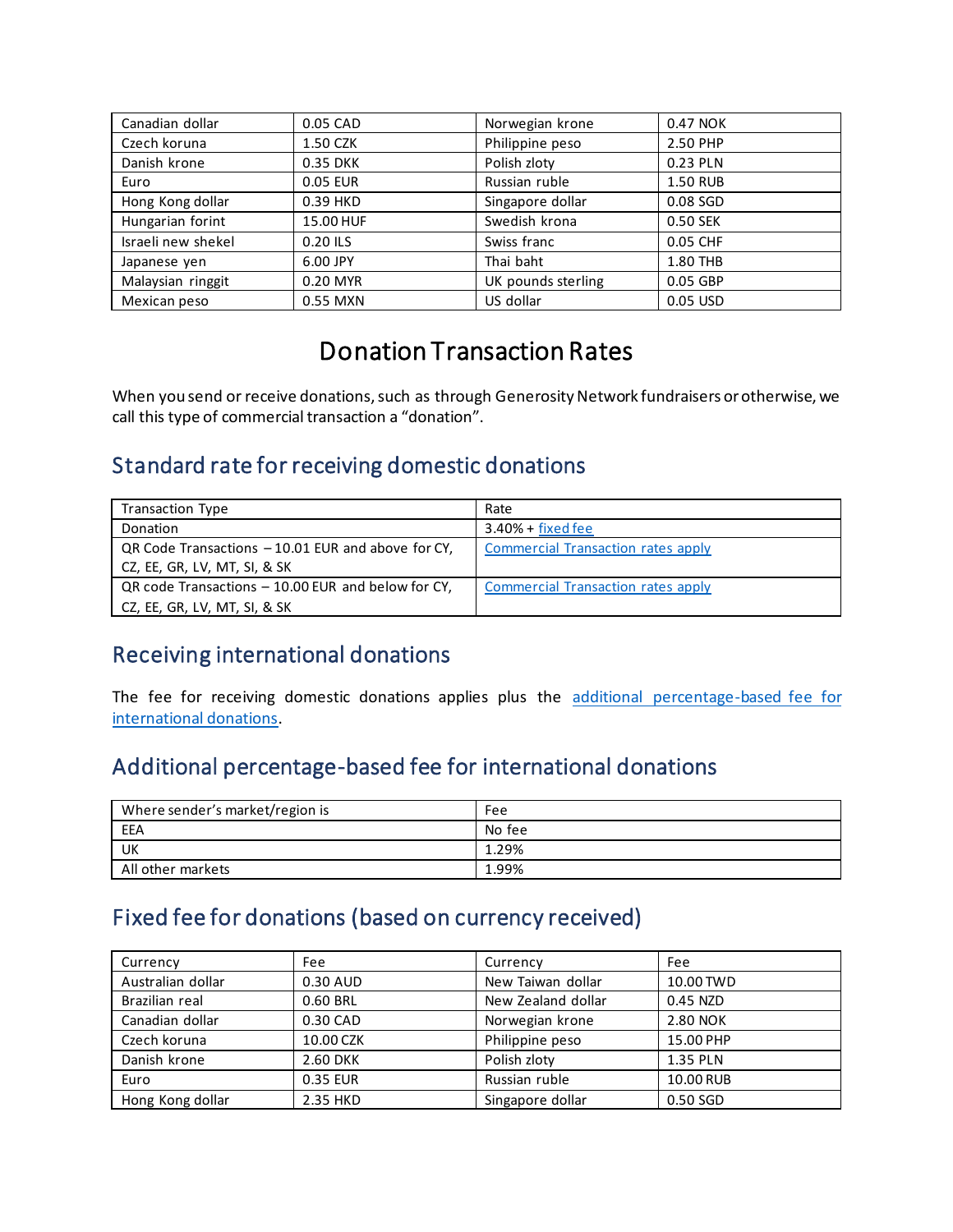| Hungarian forint   | 90.00 HUF | Swedish krona      | 3.25 SEK  |
|--------------------|-----------|--------------------|-----------|
| Israeli new shekel | 1.20 ILS  | Swiss franc        | 0.55 CHF  |
| Japanese yen       | 40.00 JPY | Thai baht          | 11.00 THB |
| Malaysian ringgit  | 2.00 MYR  | UK pounds sterling | 0.20 GBP  |
| Mexican peso       | 4.00 MXN  | US dollar          | 0.30 USD  |

## Charity Transaction Rates

Charity transaction rates are subject to application and pre-approval by PayPal. Once approved by PayPal, these rates will apply to all commercial transaction payments and donations received in your PayPal account. Any reference to "fixed fee" means the fixed fee for charity transactions.

#### Receiving domestic charity transactions

| $\overline{\phantom{0}}$<br>5.000000000000<br>uor | Rate           |
|---------------------------------------------------|----------------|
| nhov<br>transactions<br>. ILV                     | ገ%<br>$\cdots$ |

#### Receiving international charity transactions

The fee for receiving domestic charity transactions applies plus the [additional percentage-based fee for](#page-1-1)  [international commercial transactions.](#page-1-1)

#### <span id="page-4-1"></span>Fixed fee for charity transactions (based on currency received)

| Currency           | Fee       | Currency           | Fee       |
|--------------------|-----------|--------------------|-----------|
| Australian dollar  | 0.30 AUD  | New Taiwan dollar  | 10.00 TWD |
| Brazilian real     | 0.60 BRL  | New Zealand dollar | 0.45 NZD  |
| Canadian dollar    | 0.30 CAD  | Norwegian krone    | 2.80 NOK  |
| Czech koruna       | 10.00 CZK | Philippine peso    | 15.00 PHP |
| Danish krone       | 2.60 DKK  | Polish zloty       | 1.35 PLN  |
| Euro               | 0.35 EUR  | Russian ruble      | 10.00 RUB |
| Hong Kong dollar   | 2.35 HKD  | Singapore dollar   | 0.50 SGD  |
| Hungarian forint   | 90.00 HUF | Swedish krona      | 3.25 SEK  |
| Israeli new shekel | 1.20 ILS  | Swiss franc        | 0.55 CHF  |
| Japanese yen       | 40.00 JPY | Thai baht          | 11.00 THB |
| Malaysian ringgit  | 2.00 MYR  | UK pounds sterling | 0.20 GBP  |
| Mexican peso       | 4.00 MXN  | US dollar          | 0.30 USD  |

## Alternative Payment Method Rates

<span id="page-4-0"></span>We may allow your customers to choose any of the alternative payment methods (APM) listed in our APM agreement at checkout to pay you for purchases.

For a complete listing of the APMs we support, please se[e Annex 1](https://www.paypal.com/cz/webapps/mpp/ua/apm-tnc?locale.x=en_CZ#annex1)of your market's APM agreement. You must accept the terms of your market's [APM agreement](https://www.paypal.com/cz/webapps/mpp/ua/apm-tnc?locale.x=en_CZ) before receiving APM payments.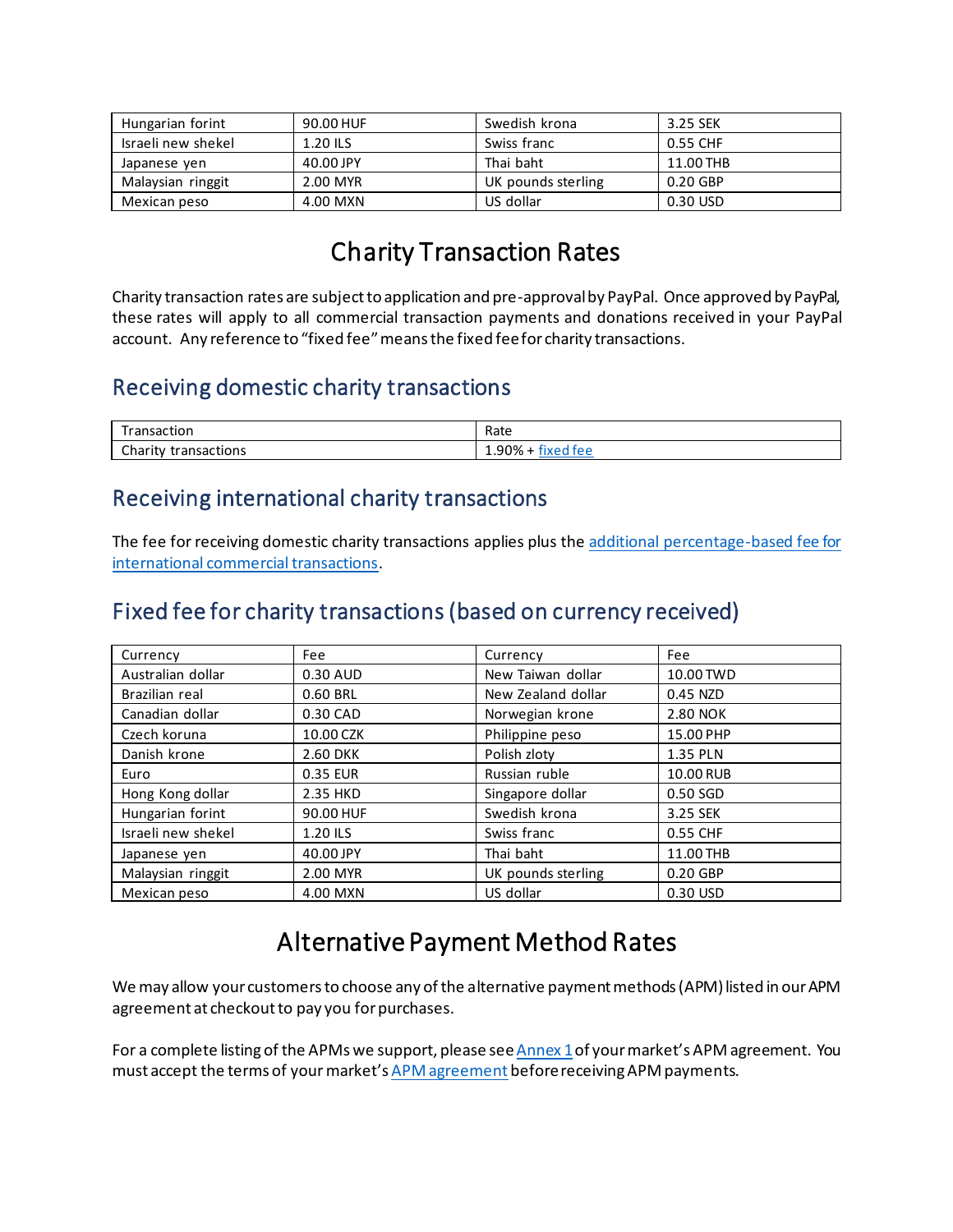#### Receiving domestic transactions

| `vpe<br>ment<br>dV                     | Rate             |
|----------------------------------------|------------------|
| (APM)<br>Method<br>ernative<br>Payment | tee<br>. .<br>7٥ |

#### Receiving international transactions

The [additional percentage-based fee for receiving international transactions](#page-1-1) does not apply when you receive APM payments.

#### <span id="page-5-0"></span>Fixed fee for APM transactions (based on currency received)

| Currency           | Fee       | Currency           | Fee       |
|--------------------|-----------|--------------------|-----------|
| Australian dollar  | 0.30 AUD  | New Taiwan dollar  | 10.00 TWD |
| Brazilian real     | 0.60 BRL  | New Zealand dollar | 0.45 NZD  |
| Canadian dollar    | 0.30 CAD  | Norwegian krone    | 2.80 NOK  |
| Czech koruna       | 10.00 CZK | Philippine peso    | 15.00 PHP |
| Danish krone       | 2.60 DKK  | Polish zloty       | 1.35 PLN  |
| Euro               | 0.35 EUR  | Russian ruble      | 10.00 RUB |
| Hong Kong dollar   | 2.35 HKD  | Singapore dollar   | 0.50 SGD  |
| Hungarian forint   | 90.00 HUF | Swedish krona      | 3.25 SEK  |
| Israeli new shekel | 1.20 ILS  | Swiss franc        | 0.55 CHF  |
| Japanese yen       | 40.00 JPY | Thai baht          | 11.00 THB |
| Malaysian ringgit  | 2.00 MYR  | UK pounds sterling | 0.30 GBP  |
| Mexican peso       | 4.00 MXN  | US dollar          | 0.30 USD  |

## PayPal Online Card Payment Services

Use of applicable Services is subject to eligibility, application, and approval by PayPal and your acceptance of the terms of the [PayPal Online Card Payment Services](https://www.paypal.com/cz/webapps/mpp/ua/pocpsa-full?locale.x=en_CZ) Agreement. These rates will apply to all commercial transaction payments received using PayPal Online Card Payment Services.

Capitalized terms in this section are defined in th[e PayPal Online Card Services](https://www.paypal.com/cz/webapps/mpp/ua/pocpsa-full?locale.x=en_CZ) Agreement.

#### Receiving domestic transactions using PayPal Online Card Payment **Services**

| Payment type                                      | Rate                                 |
|---------------------------------------------------|--------------------------------------|
| Advanced Credit and Debit Card Payments - Blended | $1.90% + fixed$ fixed fee            |
| Pricing Fee Structure:                            |                                      |
| Visa & MasterCard card types                      |                                      |
| Advanced Credit and Debit Card Payments -         | Interchange Fee $+1.90%$ + fixed fee |
| Interchange Plus Fee Structure:                   |                                      |
| Visa & MasterCard card types                      |                                      |
| Advanced Credit and Debit Card Payments           | 3.50%                                |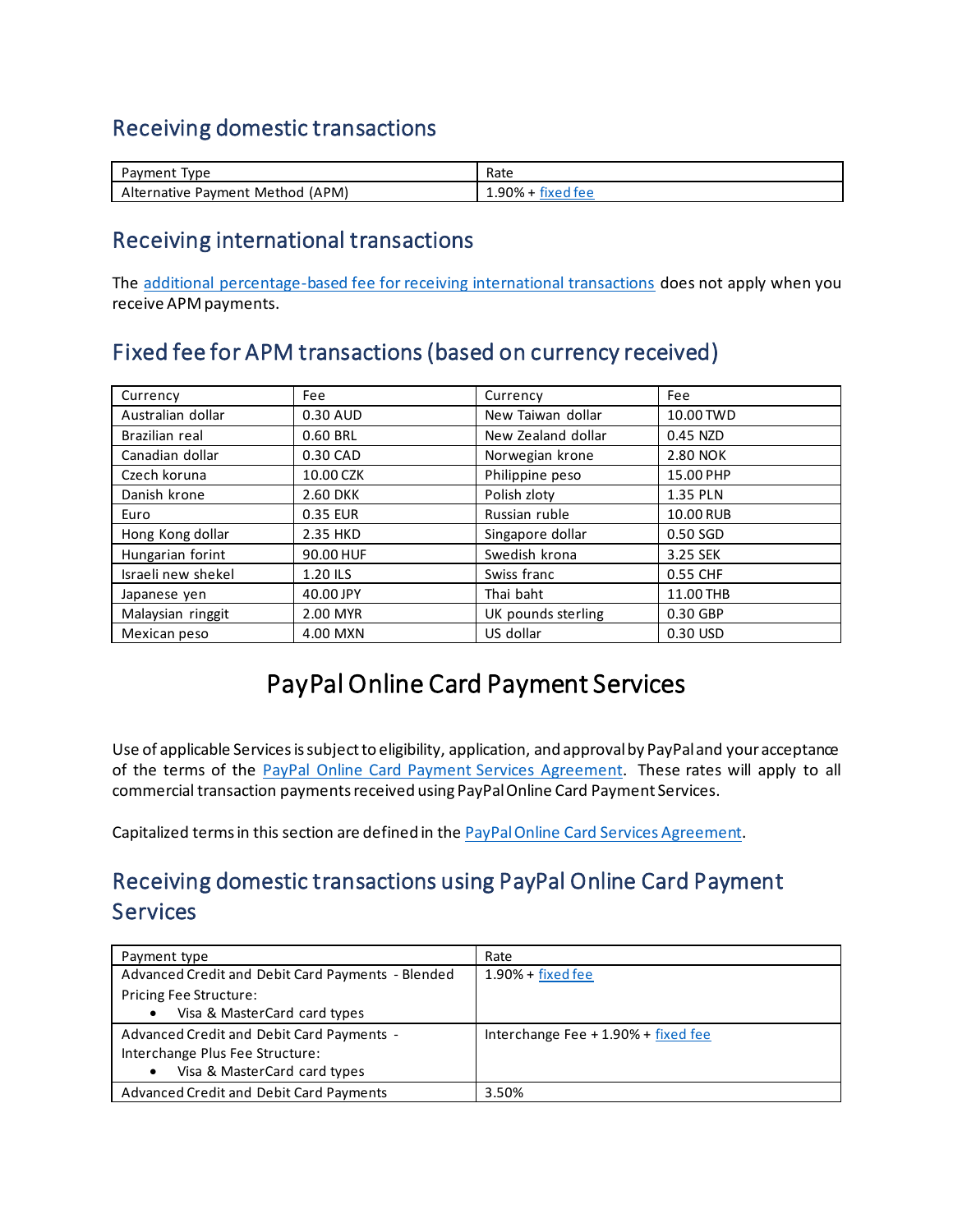| American Express card type |                                    |
|----------------------------|------------------------------------|
| Other Pavments             | Commercial Transaction rates apply |
|                            |                                    |

Interchange fee rates: Approximately ranges from 0.2% to 2.0%. See th[e PayPal Online Card Payment Services Agreement](https://www.paypal.com/cz/webapps/mpp/ua/pocpsa-full?locale.x=en_CZ) for information about the Interchange Plus Fee Structure and Blended Pricing Fee Structure and your choices.

#### Receiving international transactions using PayPal Online Card Payment Services

The fee for receiving domestic transactions using PayPal Online Card Payment Services applies plus the [additional percentage-based fee for international transactions.](#page-1-1) The additional fee does not apply to interchange-based fees under the Interchange Plus Fee Structure, American Express card type transactions, and APM (as applicable).

Interchange fee rates: Approximately ranges from 0.2% to 2.0%. See th[e PayPal Online Card Payment Services Agreement](https://www.paypal.com/cz/webapps/mpp/ua/pocpsa-full?locale.x=en_CZ) for information about the Interchange Plus Fee Structure and Blended Pricing Fee Structure and your choices.

## <span id="page-6-0"></span>Fixed fee for PayPal Online Card Payment Services transactions (based on currency received)

| Currency           | Fee       | Currency           | Fee        |
|--------------------|-----------|--------------------|------------|
| Australian dollar  | 0.30 AUD  | New Taiwan dollar  | 10.00 TWD  |
| Brazilian real     | 0.60 BRL  | New Zealand dollar | 0.45 NZD   |
| Canadian dollar    | 0.30 CAD  | Norwegian krone    | 2.80 NOK   |
| Czech koruna       | 10.00 CZK | Philippine peso    | 15.00 PHP  |
| Danish krone       | 2.60 DKK  | Polish zloty       | 1.35 PLN   |
| Euro               | 0.35 EUR  | Russian ruble      | 10.00 RUB  |
| Hong Kong dollar   | 2.35 HKD  | Singapore dollar   | $0.50$ SGD |
| Hungarian forint   | 90.00 HUF | Swedish krona      | 3.25 SEK   |
| Israeli new shekel | 1.20 ILS  | Swiss franc        | 0.55 CHF   |
| Japanese yen       | 40.00 JPY | Thai baht          | 11.00 THB  |
| Malaysian ringgit  | 2.00 MYR  | UK pounds sterling | 0.30 GBP   |
| Mexican peso       | 4.00 MXN  | US dollar          | 0.30 USD   |

## PayPal Payouts

PayPal Payouts (which includes the service formerly known as Mass Pay) allows you to easily send payments to multiple recipients at once. We charge you a fee for each payment you send using PayPal Payouts. The fee is based on the type of payment and currency in which it is sent.

#### Sending PayPal Payouts

| Transaction                                                                             | Rate                                              |  |
|-----------------------------------------------------------------------------------------|---------------------------------------------------|--|
| Domestic PayPal Payouts                                                                 | 2% of total transaction amount (not to exceed the |  |
|                                                                                         | domestic maximum fee cap below)                   |  |
| 2% of total transaction amount (not to exceed the<br>Other International PayPal Payouts |                                                   |  |
|                                                                                         | international maximum fee cap below)              |  |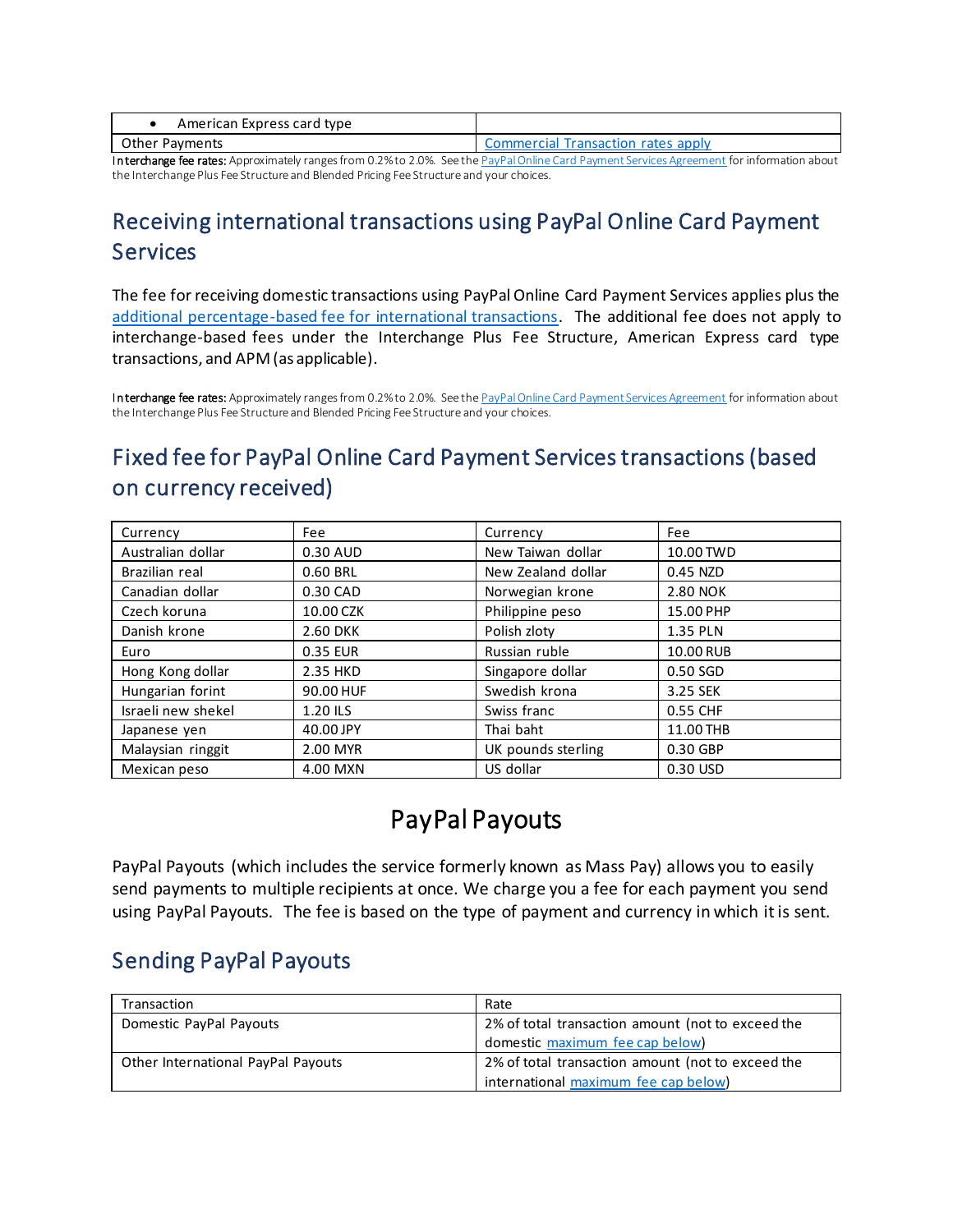### <span id="page-7-0"></span>Maximum fee cap for PayPal Payouts

| Currency           | Domestic Maximum Fee Cap | International Maximum Fee Cap |
|--------------------|--------------------------|-------------------------------|
| Australian dollar  | 16.00 AUD                | 100.00 AUD                    |
| Brazilian real     | 24.00 BRL                | 150.00 BRL                    |
| Canadian dollar    | 14.00 CAD                | 90.00 CAD                     |
| Czech koruna       | 280.00 CZK               | 1700.00 CZK                   |
| Danish krone       | 84.00 DKK                | 500.00 DKK                    |
| Euro               | 12.00 EUR                | 70.00 EUR                     |
| Hong Kong dollar   | 110.00 HKD               | 660.00 HKD                    |
| Hungarian forint   | 3080.00 HUF              | 18,500.00 HUF                 |
| Israeli new shekel | 50.00 ILS                | 320.00 ILS                    |
| Japanese yen       | 1200.00 JPY              | 8000.00 JPY                   |
| Malaysian ringgit  | 50.00 MYR                | 300.00 MYR                    |
| Mexican peso       | 170.00 MXN               | 1080.00 MXN                   |
| New Taiwan dollar  | 440.00 TWD               | 2700.00 TWD                   |
| New Zealand dollar | 20.00 NZD                | 120.00 NZD                    |
| Norwegian krone    | 90.00 NOK                | 540.00 NOK                    |
| Philippine peso    | 640.00 PHP               | 3800.00 PHP                   |
| Polish zloty       | 46.00 PLN                | 280.00 PLN                    |
| Russian ruble      | 480.00 RUB               | 2800.00 RUB                   |
| Singapore dollar   | 20.00 SGD                | 120.00 SGD                    |
| Swedish krona      | 100.00 SEK               | 640.00 SEK                    |
| Swiss franc        | 16.00 CHF                | 100.00 CHF                    |
| Thai baht          | 460.00 THB               | 2800.00 THB                   |
| UK pounds sterling | 10.00 GBP                | 60.00 GBP                     |
| US dollar          | 14.00 USD                | 90.00 USD                     |

Based on payment currency:

#### Micropayments

Subject to application and pre-approval by PayPal, you may upgrade an existing account to receive the Micropayment rate. Micropayment rates can be ideal as an alternative to standard commercial transaction rates for business that process payments under 5.00 EUR. If you upgrade to the Micropayment rate, this rate will apply to all commercial transaction payments received into your PayPal account. Pleas[e contact us](https://www.paypal.com/cz/smarthelp/home) to apply for the Micropayment rate.

#### Receiving micropayments

| Transaction                       | Rate                           |
|-----------------------------------|--------------------------------|
| Domestic micropayments            | 5.0% + micropayments fixed fee |
| Other International micropayments | 6.0% + micropayments fixed fee |

#### <span id="page-7-1"></span>Micropayments fixed fee

Based on payment currency:

| ہ -<br>rency<br>$\sim$ $\sim$ $\sim$<br>`⊔r<br>. ^<br>$ \cdots$<br>ີ<br>ີ<br>---<br>. |  |  |
|---------------------------------------------------------------------------------------|--|--|
|                                                                                       |  |  |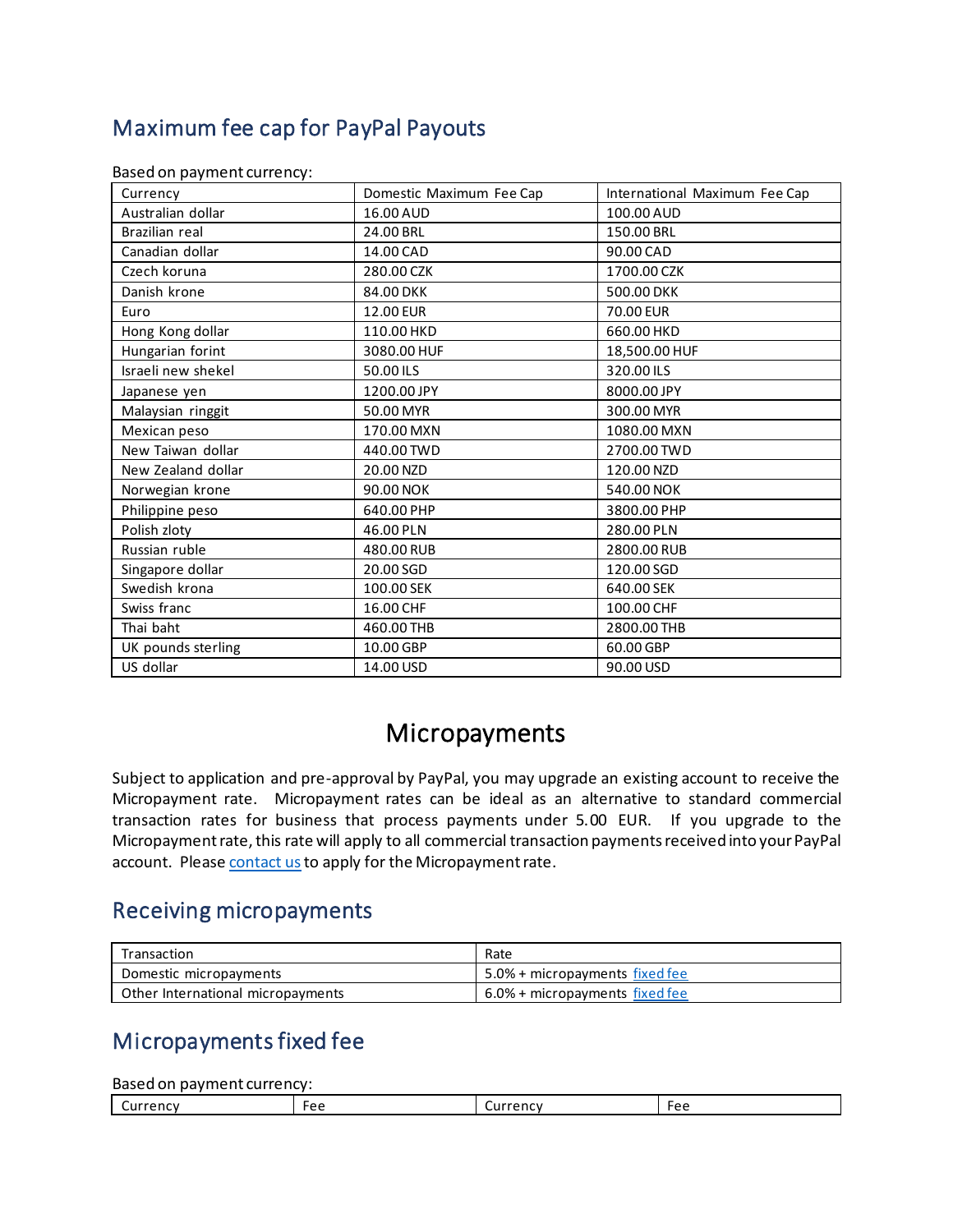| Australian dollar  | 0.05 AUD  | New Taiwan dollar  | 2.00 TWD |
|--------------------|-----------|--------------------|----------|
| Brazilian real     | 0.10 BRL  | New Zealand dollar | 0.08 NZD |
| Canadian dollar    | 0.05 CAD  | Norwegian krone    | 0.47 NOK |
| Czech koruna       | 1.67 CZK  | Philippine peso    | 2.50 PHP |
| Danish krone       | 0.43 DKK  | Polish zloty       | 0.23 PLN |
| Euro               | 0.05 EUR  | Russian ruble      | 2.00 RUB |
| Hong Kong dollar   | 0.39 HKD  | Singapore dollar   | 0.08 SGD |
| Hungarian forint   | 15.00 HUF | Swedish krona      | 0.54 SEK |
| Israeli new shekel | 0.20 ILS  | Swiss franc        | 0.09 CHF |
| Japanese yen       | 7.00 JPY  | Thai baht          | 1.80 THB |
| Malaysian ringgit  | 0.20 MYR  | UK pounds sterling | 0.05 GBP |
| Mexican peso       | 0.55 MXN  | US dollar          | 0.05 USD |

## Chargeback Fees

For transactions that are not processed either through a buyer's PayPal account or through a guest checkout, we assess a settlement fee to sellers for credit and debit card transaction chargebacks (a chargeback may occur when a buyer rejects or reverses a charge on his or her card through the card issuer).

The chargeback fee is based on the currency received as follows:

#### Chargeback fees

| Currency           | Fee              | Currency           | Fee        |
|--------------------|------------------|--------------------|------------|
| Australian dollar  | 22.00 AUD        | New Taiwan dollar  | 625.00 TWD |
| Brazilian real     | 35.00 BRL        | New Zealand dollar | 28.00 NZD  |
| Canadian dollar    | 20.00 CAD        | Norwegian krone    | 125.00 NOK |
| Czech koruna       | 400.00 CZK       | Philippine peso    | 900.00 PHP |
| Danish krone       | 120.00 DKK       | Polish zloty       | 65.00 PLN  |
| Euro               | <b>16.00 EUR</b> | Russian ruble      | 640.00 RUB |
| Hong Kong dollar   | 155.00 HKD       | Singapore dollar   | 28.00 SGD  |
| Hungarian forint   | 4,325.00 HUF     | Swedish krona      | 150.00 SEK |
| Israeli new shekel | 75.00 ILS        | Swiss franc        | 22.00 CHF  |
| Japanese yen       | 1,875.00 JPY     | Thai baht          | 650.00 THB |
| Malaysian ringgit  | 65.00 MYR        | UK pounds sterling | 14.00 GBP  |
| Mexican peso       | 250.00 MXN       | US dollar          | 20.00 USD  |

## Dispute Fees

<span id="page-8-0"></span>We may charge a Dispute Fee when a buyer files a dispute claim or chargeback for a transaction that was processed through the buyer's PayPal account or a PayPal checkout solution. Please see the User [Agreement](https://www.paypal.com/cz/webapps/mpp/ua/useragreement-full?locale.x=en_CZ) for more information about Standard and High Volume Dispute fees.

Dispute fees will be applied in the currency of the original transaction.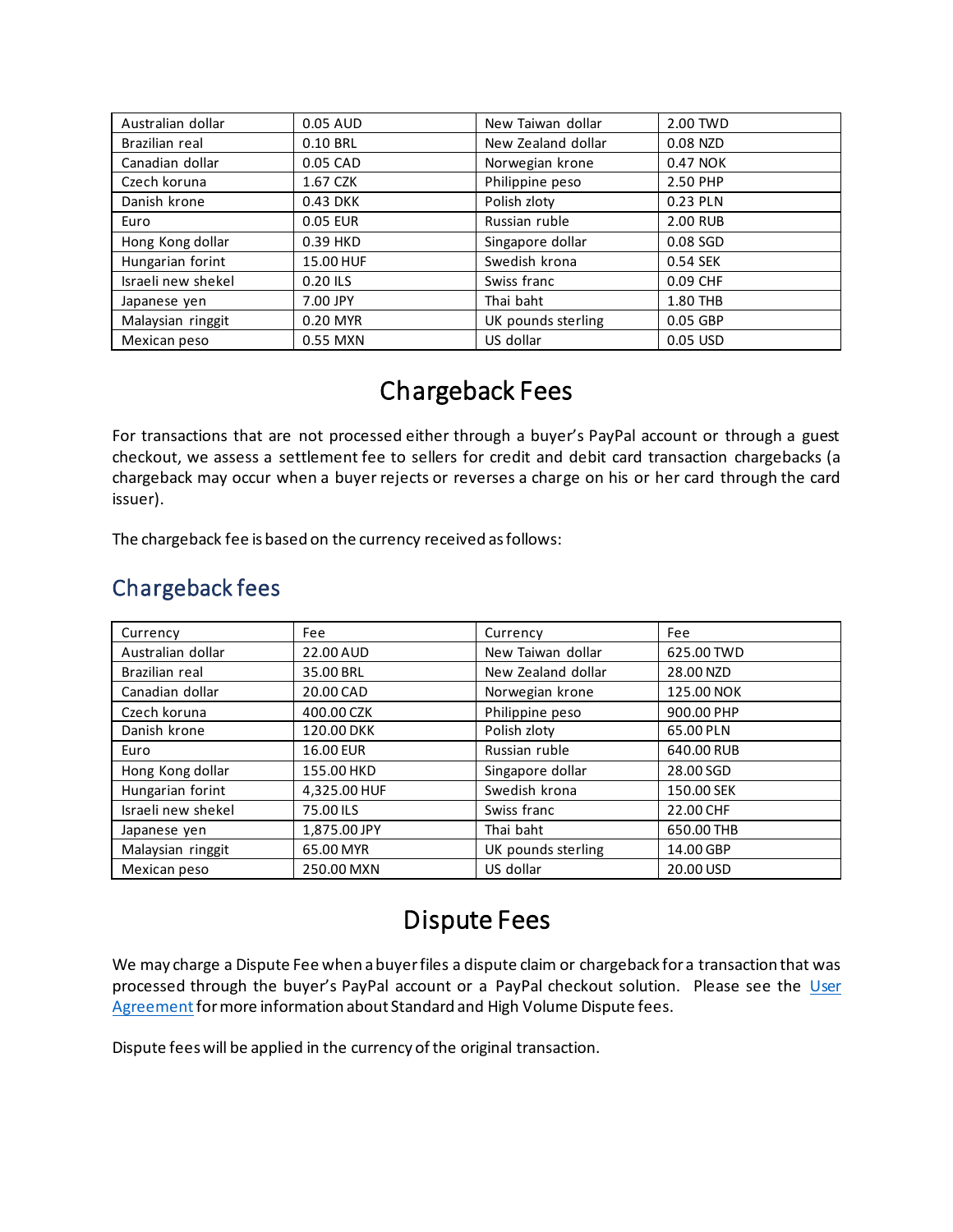#### Standard Dispute Fees

| Currency           | Fee          | Currency           | Fee         |
|--------------------|--------------|--------------------|-------------|
| Australian dollar  | 25.00 AUD    | New Taiwan dollar  | 455.00 TWD  |
| Brazilian real     | 65.00 BRL    | New Zealand dollar | 25.00 NZD   |
| Canadian dollar    | 20.00 CAD    | Norwegian krone    | 140.00 NOK  |
| Czech koruna       | 350.00 CZK   | Philippine peso    | 760.00 PHP  |
| Danish krone       | 100.00 DKK   | Polish zloty       | 60.00 PLN   |
| Euro               | 14.00 EUR    | Russian ruble      | 1125.00 RUB |
| Hong Kong dollar   | 115.00 HKD   | Singapore dollar   | 20.00 SGD   |
| Hungarian forint   | 4,585.00 HUF | Swedish krona      | 145.00 SEK  |
| Indian Rupee       | 1080.00 INR  | Swiss franc        | 15.00 CHF   |
| Israeli new shekel | 55.00 ILS    | Thai baht          | 465.00 THB  |
| Japanese yen       | 1,630.00 JPY | UK pounds sterling | 12.00 GBP   |
| Malaysian ringgit  | 65.00 MYR    | US dollar          | 15.00 USD   |
| Mexican peso       | 300.00 MXN   |                    |             |

#### High Volume Dispute Fees

| Currency           | Fee          | Currency           | Fee         |
|--------------------|--------------|--------------------|-------------|
| Australian dollar  | 50.00 AUD    | New Taiwan dollar  | 910.00 TWD  |
| Brazilian real     | 130.00 BRL   | New Zealand dollar | 50.00 NZD   |
| Canadian dollar    | 40.00 CAD    | Norwegian krone    | 280.00 NOK  |
| Czech koruna       | 700.00 CZK   | Philippine peso    | 1520.00 PHP |
| Danish krone       | 200.00 DKK   | Polish zloty       | 120.00 PLN  |
| Euro               | 28.00 EUR    | Russian ruble      | 2250.00 RUB |
| Hong Kong dollar   | 230.00 HKD   | Singapore dollar   | 40.00 SGD   |
| Hungarian forint   | 9,170.00 HUF | Swedish krona      | 290.00 SEK  |
| Indian Rupee       | 2160.00 INR  | Swiss franc        | 30.00 CHF   |
| Israeli new shekel | 110.00 ILS   | Thai baht          | 930.00 THB  |
| Japanese yen       | 3,260.00 JPY | UK pounds sterling | 24.00 GBP   |
| Malaysian ringgit  | 130.00 MYR   | US dollar          | 30.00 USD   |
| Mexican peso       | 600.00 MXN   |                    |             |

## Currency Conversions

For information about how we convert currency, please see th[e user agreement](https://www.paypal.com/mt/webapps/mpp/cz/useragreement-full?locale.x=en_MT#currency-conversion1).

Please access the Currency Converter tool below to indicate the applicable rate that may apply to your transaction. Any rates shown are subject to change based on time and date of the completed transaction.

[Currency Converter Tool](https://www.paypal.com/cz/smarthelp/article/faq1976)

## Converting balance for a business account and transactions for which a receiver has agreed to bear the currency conversion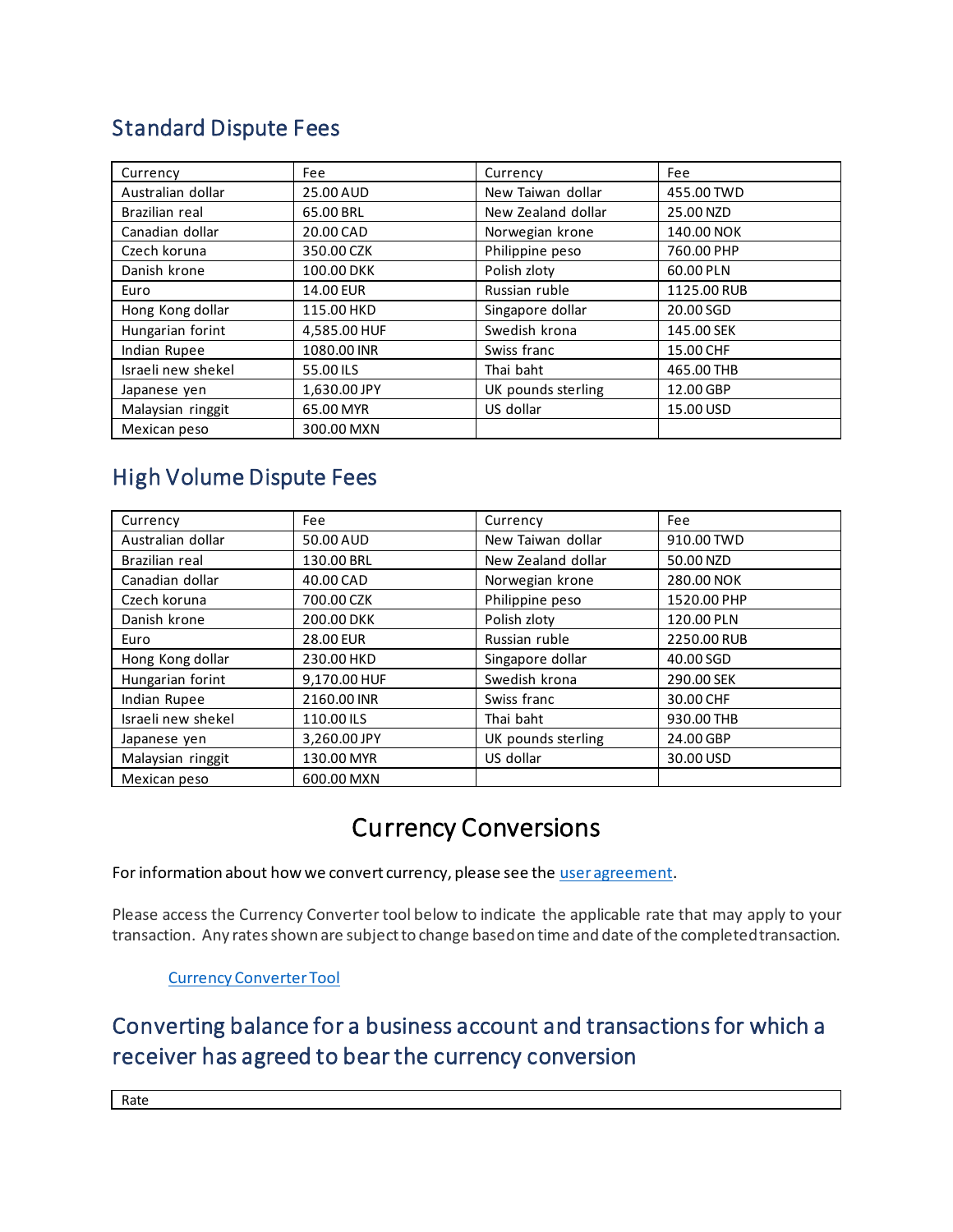#### 3.00% above the base exchange rate

## eCheque Fees

Sometimes the sender of a payment you receive may use an eCheque as a means of funding that payment from their bank account, in order to send it from their PayPal account. Please see th[e user agreement](https://www.paypal.com/cz/webapps/mpp/ua/useragreement-full?locale.x=en_CZ) for more information about eCheques. When you receive an eCheque funded payment we apply the fee you agreed to pay to receive the payment up to a monetary cap indicated below (based on the currency received):

#### Receiving eCheque fees

| 'vpe<br><sup>o</sup> avment       | Rate                                   |
|-----------------------------------|----------------------------------------|
| payment transaction<br>Per each ! | Rates<br><b>Fransaction</b><br>mercial |

#### Maximum fee cap for eCheques

| Currency           | Maximum fee cap |
|--------------------|-----------------|
| Australian dollar  | 50.00 AUD       |
| Brazilian real     | 75.00 BRL       |
| Canadian dollar    | 45.00 CAD       |
| Czech koruna       | 850.00 CZK      |
| Danish krone       | 250.00 DKK      |
| Euro               | 35.00 EUR       |
| Hong Kong dollar   | 330.00 HKD      |
| Hungarian forint   | 9,250.00 HUF    |
| Israeli new shekel | 160.00 ILS      |
| Japanese yen       | 4,000.00 JPY    |
| Malaysian ringgit  | 150.00 MYR      |
| Mexican peso       | 540.00 MXN      |
| New Taiwan dollar  | 1,350.00 TWD    |
| New Zealand dollar | 60.00 NZD       |
| Norwegian krone    | 270.00 NOK      |
| Philippine peso    | 1,900.00 PHP    |
| Polish zloty       | 140.00 PLN      |
| Russian ruble      | 1,400.00 RUB    |
| Singapore dollar   | 60.00 SGD       |
| Swedish krona      | 320.00 SEK      |
| Swiss franc        | 50.00 CHF       |
| Thai baht          | 1,400.00 THB    |
| UK pounds sterling | 30.00 GBP       |
| US dollar          | 45.00 USD       |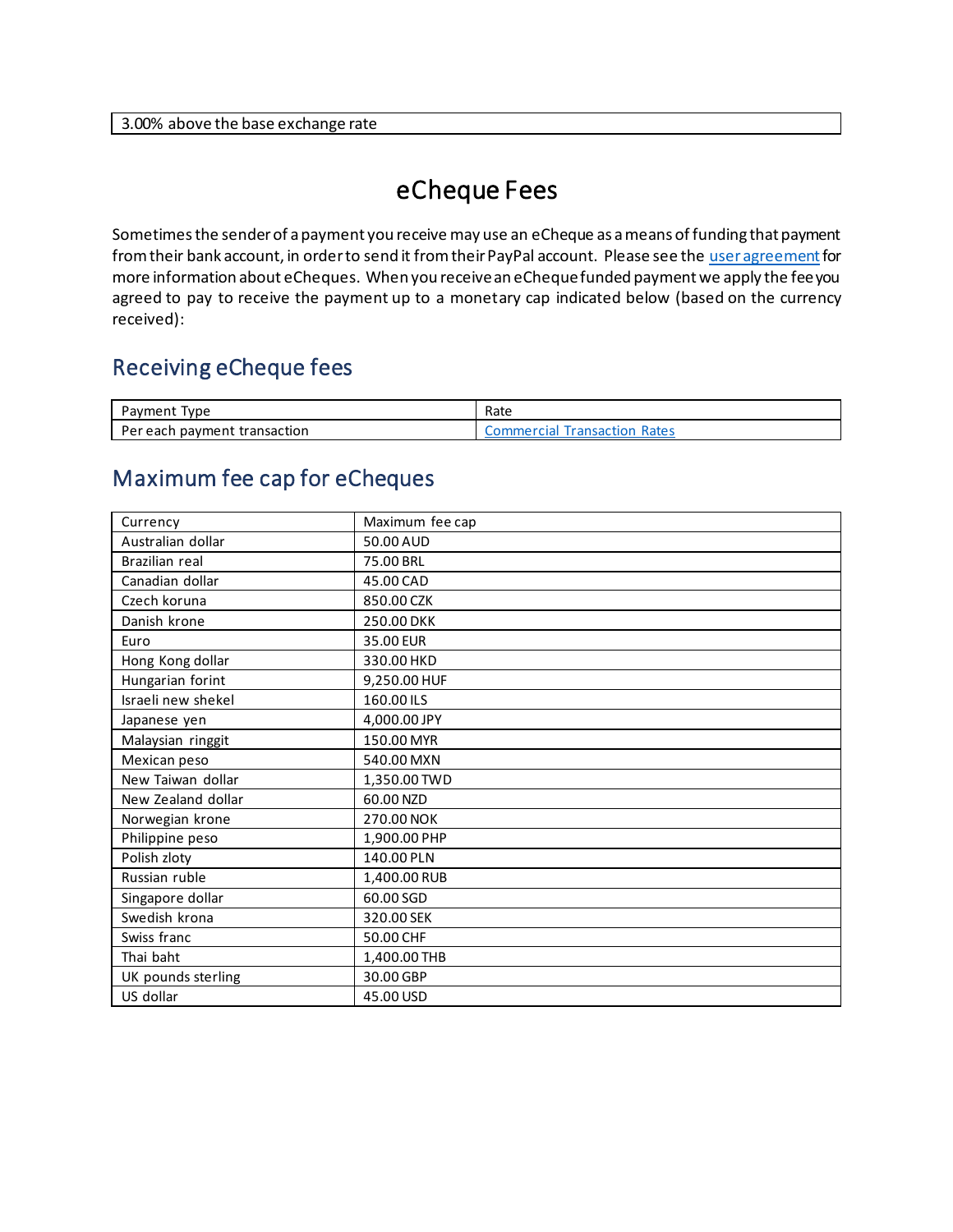## Withdrawals Out of PayPal

You can typically withdraw money out of PayPal by standard withdrawals/transfers to your linked bank account or eligible cards. Withdrawal to a bank account or a card may not be possible in all markets. A currency conversion (an[d currency conversion fees](#page-8-0)) may also apply.

#### Withdrawing a balance from a business PayPal account

| Withdrawal/Transfer to | Market/Region                        | Rate                          |
|------------------------|--------------------------------------|-------------------------------|
| Bank account           | All (where available)                | No Fee (when no currency      |
|                        |                                      | conversion is involved)       |
| US bank account        | CZ, EE, GR, LT, LV, MT, SI, SK, & SM | 3.00% (when no currency       |
|                        |                                      | conversion is involved)       |
|                        | BG, CY, LI, & RO                     | No Fee (when no currency      |
|                        |                                      | conversion is involved)       |
| Cards                  | <b>BG, RO, &amp; SI</b>              | 1% of amount transferred      |
|                        |                                      | Minimum and maximum           |
|                        |                                      | fees apply based on the       |
|                        |                                      | card withdrawal currency,     |
|                        |                                      | in the table below            |
|                        | CY, EE, LI, LT, LV, MT, SK, & SM     | Fixed Fee for card withdrawal |
|                        |                                      | applies per withdrawal        |
|                        |                                      | Fees apply based on the       |
|                        |                                      | card withdrawal currency,     |
|                        |                                      | in the table below            |
|                        | Any other market/region (where       | 2.00 EUR                      |
|                        | available)                           |                               |

#### <span id="page-11-0"></span>BG, RO, & SI - Minimum and maximum fees

Based on card withdrawal currency:

| Currency           | Minimum Fee     | Maximum Fee      |
|--------------------|-----------------|------------------|
| Armenian dram      | 135.00 AMD      | 5250.00 AMD      |
| Australian dollar  | 0.25 AUD        | 10.00 AUD        |
| Azerbaijan manat   | 0.45 AZN        | 17.50 AZN        |
| Bahraini dinar     | 0.10 BHD        | 4.00 BHD         |
| Belizean dollar    | 0.50 BZD        | 20.00 BZD        |
| Bulgarian lev      | 0.50 BGN        | 20.00 BGN        |
| Canadian dollar    | 0.25 CAD        | 10.00 CAD        |
| CFA franc          | 135.00 XOF      | 5400.00 XOF      |
| Croatian kuna      | 2.00 HRK        | 70.00 HRK        |
| Czech koruna       | 5.70 CZK        | 230.00 CZK       |
| Danish krone       | <b>1.80 DKK</b> | 70.00 DKK        |
| Euro               | 0.25 EUR        | <b>10.00 EUR</b> |
| Hong Kong dollar   | 2.00 HKD        | 80.00 HKD        |
| Hungarian forint   | 70.00 HUF       | 2900.00 HUF      |
| Israeli new shekel | 1.00 ILS        | 40.00 ILS        |
| Japanese yen       | 30.00 JPY       | 1100.00 JPY      |
| Jordanian dinar    | 0.20 JOD        | 7.25 JOD         |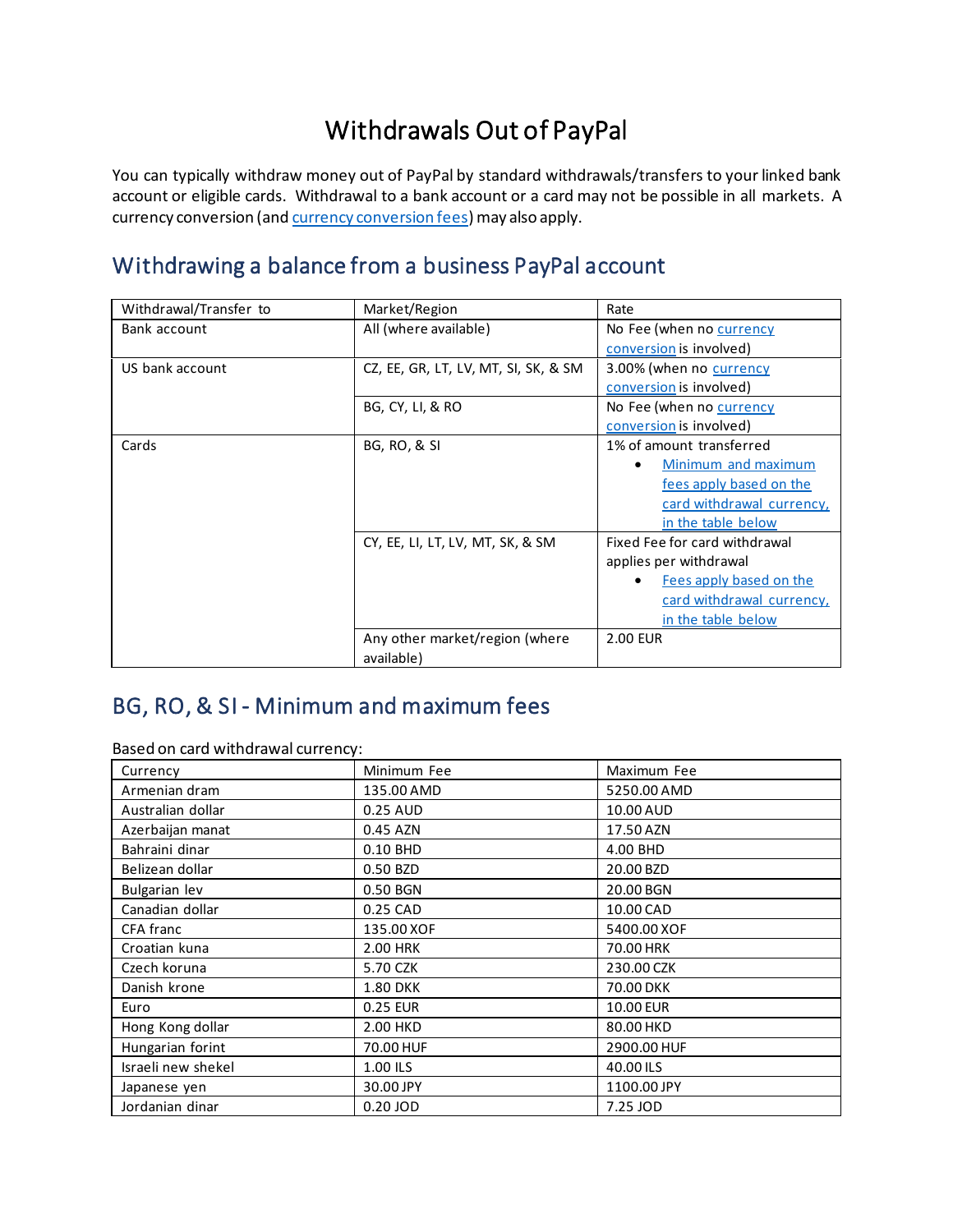| Kuwaiti dinar               | 1 KWD            | No Max            |
|-----------------------------|------------------|-------------------|
| Kyrgyzstani som             | 22.50 KGS        | 850.00 KGS        |
| Malaysian ringgit           | 1.00 MYR         | 40.00 MYR         |
| Mexican peso                | 5.00 MXN         | 200.00 MXN        |
| Mozambican metical          | 20.00 MZN        | 750.00 MZN        |
| New Zealand dollar          | 0.40 NZD         | 15.00 NZD         |
| Norwegian krone             | <b>1.00 NOK</b>  | 40.00 NOK         |
| Omani rial                  | 0.10 OMR         | 4.00 OMR          |
| Philippine peso             | 10.00 PHP        | 500.00 PHP        |
| Polish zloty                | 1.00 PLN         | 40.00 PLN         |
| Qatari rial                 | 1.00 QAR         | 40.00 QAR         |
| Romania new lei             | 1.00 RON         | 40.00 RON         |
| Russian ruble               | 20.00 RUB        | 700.00 RUB        |
| Rwandan franc               | 250.00 RWF       | 10,000.00 RWF     |
| Serbian dinar               | 25.00 RSD        | 1000.00 RSD       |
| Singapore dollar            | 0.50 SGD         | 15.00 SGD         |
| South African rand          | 3.60 ZAR         | 145.00 ZAR        |
| Sri Lanka rupee             | 50.00 LKR        | 1800.00 LKR       |
| Swedish krona               | 2.50 SEK         | 100.00 SEK        |
| Thai baht                   | 8.00 THB         | 320.00 THB        |
| Tunisian dinar              | 0.75 TND         | 27.50 TND         |
| Turkish lira                | 1.50 TRY         | 60.00 TRY         |
| Ugandan shilling            | 930.00 UGX       | 37,500.00 UGX     |
| United Arab Emirates dirham | 0.90 AED         | 36.70 AED         |
| UK pounds sterling          | 0.20 GBP         | 8.00 GBP          |
| US dollar                   | 0.25 USD         | 10.00 USD         |
| Venezuelan bolivar          | 2,000,000.00 VES | 60,000,000.00 VES |
| Zambian kwacha              | 5.50 ZMW         | 215.00 ZMW        |
| <b>ALL Other Currencies</b> | No Min           | No Max            |

## <span id="page-12-0"></span>CY, EE, LI, LT, LV, MT, SK & SM - Fixed fee for card withdrawal

| Currency    | Fee        | Currency  | Fee        | Currency    | Fee        | Currency    | Fee         |
|-------------|------------|-----------|------------|-------------|------------|-------------|-------------|
| Albania lek | 276.00     | Czech     | 55.00 CZK  | Lari        | 7.00 GEL   | Russian     | 150.00 RUB  |
|             | ALL        | koruna    |            |             |            | ruble       |             |
| Algerian    | 300.00     | Dalasi    | 128.00     | Latvian lat | 1.50 LVL   | Rwandan     | 2500.00 RWF |
| dinar       | <b>DZD</b> |           | <b>GMD</b> |             |            | franc       |             |
| Angola      | 1233.00    | Danish    | 15.00 DKK  | Leone       | 24662.00   | Saint       | 2.00 SHP    |
| kwanza      | <b>AOA</b> | krone     |            |             | <b>SLL</b> | Helena      |             |
|             |            |           |            |             |            | pound       |             |
| Argentine   | 8.00 ARS   | Denar     | 139.00     | Lempira     | 62.00 HNL  | Saudi rival | 9.00 SAR    |
| peso        |            |           | <b>MKD</b> |             |            |             |             |
| Armenian    | 1350.00    | Djibouti  | 444.00 DJF | Lilangeni   | 36.00 SZL  | Serbian     | 265.00 RSD  |
| dram        | AMD        | franc     |            |             |            | dinar       |             |
| Aruban      | 5.00 AWG   | Dominican | 133.00     | Lithuanian  | 7.00 LTL   | Seychelles  | 34.00 SCR   |
| florin      |            | peso      | <b>DOP</b> | litas       |            | rupee       |             |
| Australian  | 3.50 AUD   | Dong      | 57937.00   | Malaysian   | 8.00 MYR   | Singapore   | 4.00 SGD    |
| dollar      |            |           | <b>VND</b> | ringgit     |            | dollar      |             |

Based on card withdrawal currency: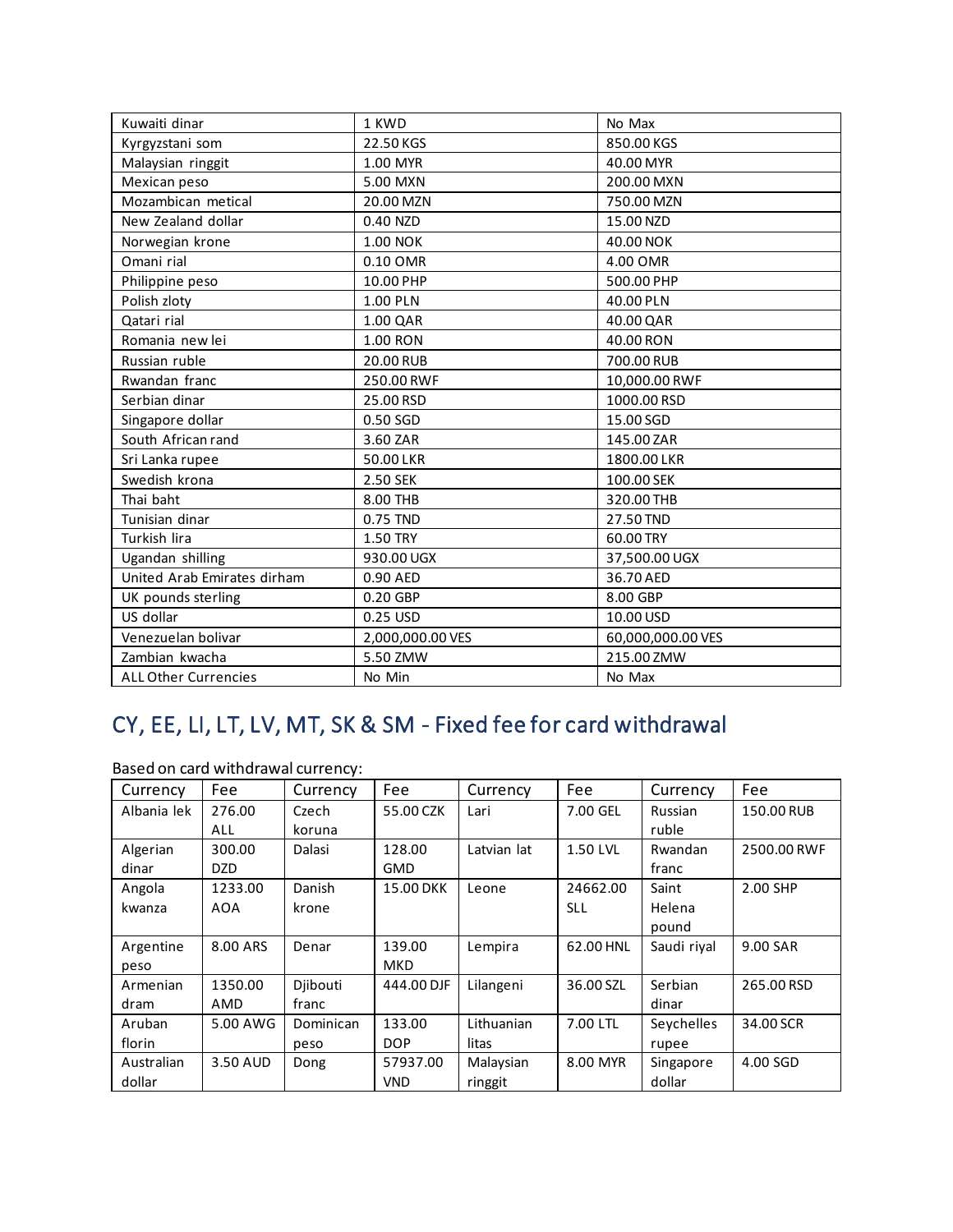| Azerbaijan<br>manat                | 4.50 AZN              | East<br>Caribbean<br>dollar  | 7.00 XCD               | Malagasy<br>Ariary                  | 9129.00<br><b>MGA</b> | Slovak<br>koruna                 | 70.00 SKK                   |
|------------------------------------|-----------------------|------------------------------|------------------------|-------------------------------------|-----------------------|----------------------------------|-----------------------------|
| Bahamian<br>dollar                 | 3.00 BSD              | Egyptian<br>pound            | 40.00 EGP              | Maltese lira                        | 0.90 MTL              | Solomon<br>Islands<br>dollar     | 21.00 SBD                   |
| Bahraini<br>dinar                  | 1.00 BHD              | Estonian<br>kroon            | 30.00 EEK              | Mauritanian<br>ouguiya              | 937.00<br><b>MRO</b>  | Somali<br>shilling               | 1449.00 SOS                 |
| <b>Balboa</b>                      | 2.50 PAB              | Ethiopian<br>birr            | 80.00 ETB              | <b>Mauritius</b><br>rupee           | 92.00<br><b>MUR</b>   | Somoni                           | 26.00 TJS                   |
| <b>Barbados</b><br>dollar          | 5.00 BBD              | Euro                         | <b>2.00 EUR</b>        | Mexican<br>peso                     | 30.00<br><b>MXN</b>   | Sri<br>Lanka<br>rupee            | 454.00 LKR                  |
| Belizean<br>dollar                 | 5.00 BZD              | Falkland<br>Islands<br>pound | 2.00 FKP               | Moldovan<br>leu                     | 44.00 MDL             | Surinam<br>dollar                | 19.00 SRD                   |
| Bermudian<br>dollar                | 3.00 BMD              | Fiji dollar                  | 5.00 FJD               | Moroccan<br>dirham                  | 24.00<br>MAD          | Swedish<br>krona                 | 18.00 SEK                   |
| Bhutan<br>ngultrum                 | 178.00<br><b>BTN</b>  | Gibraltar<br>pound           | 1.50 GIP               | Mozambican<br>metical               | 200.00<br><b>MZN</b>  | Swiss franc                      | 3.50 CHF                    |
| <b>Boliviano</b>                   | 17.00<br><b>BOB</b>   | Guarani                      | 16312.00<br>PYG        | Naira                               | 906.00<br><b>NGN</b>  | Tala                             | 7.00 WST                    |
| Botswana<br>pula                   | 27.00<br><b>BWP</b>   | Guinea<br>franc              | 23848.00<br><b>GNF</b> | Namibia<br>dollar                   | 36.00 NAD             | Tanzanian<br>shilling            | 5760.00 TZS                 |
| <b>Brazilian</b><br>real           | 4.50 BRL              | Guyana<br>dollar             | 522.00<br><b>GYD</b>   | Nepalese<br>rupee                   | 286.00<br><b>NPR</b>  | Tenge                            | 943.00 KZT                  |
| <b>Brunei</b><br>dollar            | 3.00 BND              | Hong Kong<br>dollar          | 20.00 HKD              | Netherlands<br>Antillean<br>guilder | 4.00 ANG              | Thai baht                        | 90.00 THB                   |
| <b>Bulgarian</b><br>lev            | 3.50 BGN              | Hryvnia                      | 61.00 UAH              | New Taiwan<br>dollar                | 87.50<br><b>TWD</b>   | Trinidad<br>and Tobago<br>dollar | 17.00 TTD                   |
| Burundi<br>franc                   | 4725.00<br><b>BIF</b> | Hungarian<br>forint          | 500.00<br><b>HUF</b>   | New Zealand<br>dollar               | 4.00 NZD              | Tugrik                           | 6867.00 MNT                 |
| Cabo Verde<br>escudo               | 249.00<br><b>CVE</b>  | Iceland<br>krona             | 170.00 ISK             | Norwegian<br>krone                  | 16.00 NOK             | Tunisian<br>dinar                | 7.50 TND                    |
| Canadian<br>dollar                 | 3.00 CAD              | Indian<br>rupee              | 100.00<br><b>INR</b>   | Nuevo Sol                           | 8.00 PEN              | Turkish lira                     | 3.80 TRY                    |
| Cayman<br>Island<br>dollar         | 2.00 KYD              | Israeli new<br>shekel        | 11.00 ILS              | Omani rial                          | 1.00 OMR              | Uganda<br>shilling               | 9194.00 UGX                 |
| franc<br><b>CFA</b><br><b>BEAC</b> | 1478.00<br>XAF        | Japanese<br>yen              | 300.00 JPY             | Pa'anga                             | 6.00 TOP              | <b>UAE</b><br>dirham             | 10.00 AED                   |
| CFA france                         | 1350.00<br>XOF        | Jamaican<br>dollar           | 335.00<br>JMD          | Philippine<br>peso                  | 100.00<br>PHP         | UK pounds<br>sterling            | 1.50 GBP                    |
| Chilean<br>peso                    | 1200.00<br><b>CLP</b> | Jordanian<br>dinar           | 2.00 JOD               | Polish zloty                        | 8.00 PLN              | US dollar                        | 2.50 USD                    |
| Comoro<br>franc                    | 1109.00<br><b>KMF</b> | Kenyan<br>shilling           | 252.00<br><b>KES</b>   | Qatari rial                         | 9.00 QAR              | Uruguay<br>peso                  | 50.00<br>UYI/UYU            |
| Cordoba<br>oro                     | 85.00 NIO             | Kina                         | 9.00 PGK               | Quetzal                             | 19.00 GTQ             | Vatu                             | 291.00 VUV                  |
| Columbian<br>peso                  | 8329.00<br>COP        | Kip                          | 22196.00<br>LAK        | Rand                                | 20.00 ZAR             | Venezuelan<br>bolivar            | 15,000,000.00<br><b>VES</b> |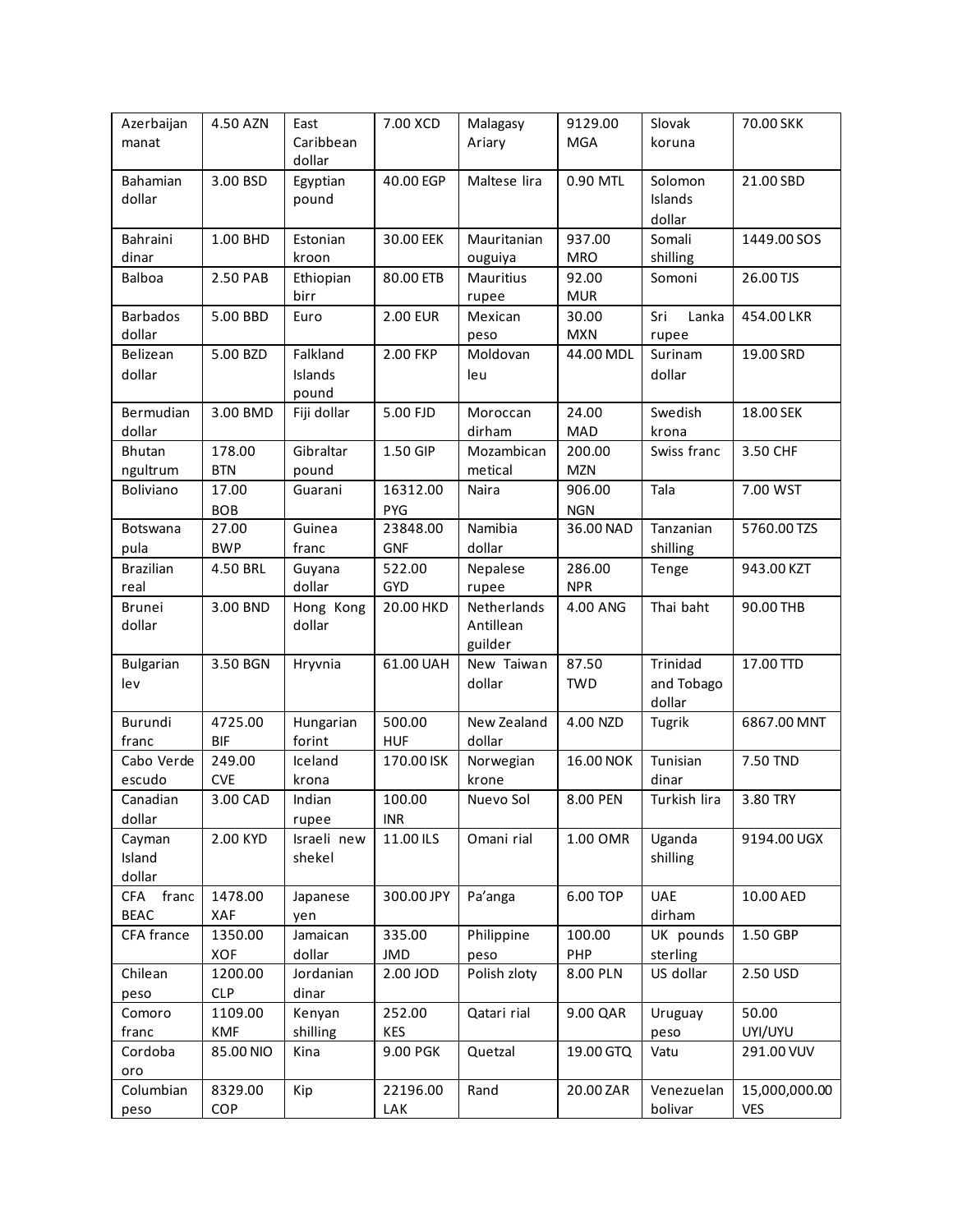| Congolese   | 4226.00    | Kuna        | 15.00 HRK  | Riel     | 10300.00   | Won         | 2915.00 KRW |
|-------------|------------|-------------|------------|----------|------------|-------------|-------------|
| franc       | CDF        |             |            |          | <b>KHR</b> |             |             |
| Convertible | 4.00 BAM   | Kuwaiti     | 2.50 KWD   | Romanian | 6.00 RON   | Yemeni rial | 626.00 YER  |
| mark        |            | dinar       |            | leu      |            |             |             |
| Costa Rican | 1408.00    | Kwacha      | 1842.00    | Rufiyaa  | 39.00      | Yuan        | 17.00 CNY   |
| colon       | <b>CRC</b> |             | <b>MWK</b> |          | <b>MVR</b> | renminbi    |             |
| Cypriot     | 1.20 CYP   | Kyrgyzstani | 225.00     | Rupiah   | 23000.00   | Zambian     | 55.00 ZMW   |
| pound       |            | som         | KGS        |          | <b>IDR</b> | kwacha      |             |

## Other Merchant Fees

Included below are fees associated with events, requests, or actions that may happen when you use your account.

#### Other Fees

| Activity                              | Description                          | Rate                                |
|---------------------------------------|--------------------------------------|-------------------------------------|
| Bank Return on                        | This fee is charged when a           | See Bank Return on                  |
| Withdrawal/Transfer out of PayPal     | withdrawal/transfer out of PayPal    | Withdrawal/Transfer out of PayPal   |
|                                       | is attempted by a user and it fails  | Table below.                        |
|                                       | because incorrect bank account       |                                     |
|                                       | information or delivery information  |                                     |
|                                       | is provided.                         |                                     |
| <b>Commercial Transaction Refunds</b> | <b>Full Refunds</b>                  | If you refund a<br>$\bullet$        |
|                                       |                                      | <b>Commercial Transaction</b>       |
|                                       |                                      | payment, there are no               |
|                                       |                                      | fees to make the refund,            |
|                                       |                                      | but the fees you originally         |
|                                       |                                      | paid to receive the                 |
|                                       |                                      | payment are not returned            |
|                                       |                                      | to you.                             |
|                                       | <b>Partial Refunds</b>               | If you refund a<br>$\bullet$        |
|                                       |                                      | <b>Commercial Transaction</b>       |
|                                       |                                      | payment, there are no               |
|                                       |                                      | fees to make the refund,            |
|                                       |                                      | but the fees you originally         |
|                                       |                                      | paid to receive the                 |
|                                       |                                      | payment are not returned            |
|                                       |                                      | to you.                             |
| Credit Card and Debit Card            | Some users, in order to increase     | See Credit Card and Debit Card Link |
| Confirmation(s)                       | their sending limit or as PayPal may | and Confirmation Table below.       |
|                                       | determine, may be charged a          |                                     |
|                                       | Credit Card and Debit Card Link and  |                                     |
|                                       | Confirmation fee. This amount will   |                                     |
|                                       | be refunded when you successfully    |                                     |
|                                       | complete the credit card or debit    |                                     |
|                                       | card verification process.           |                                     |